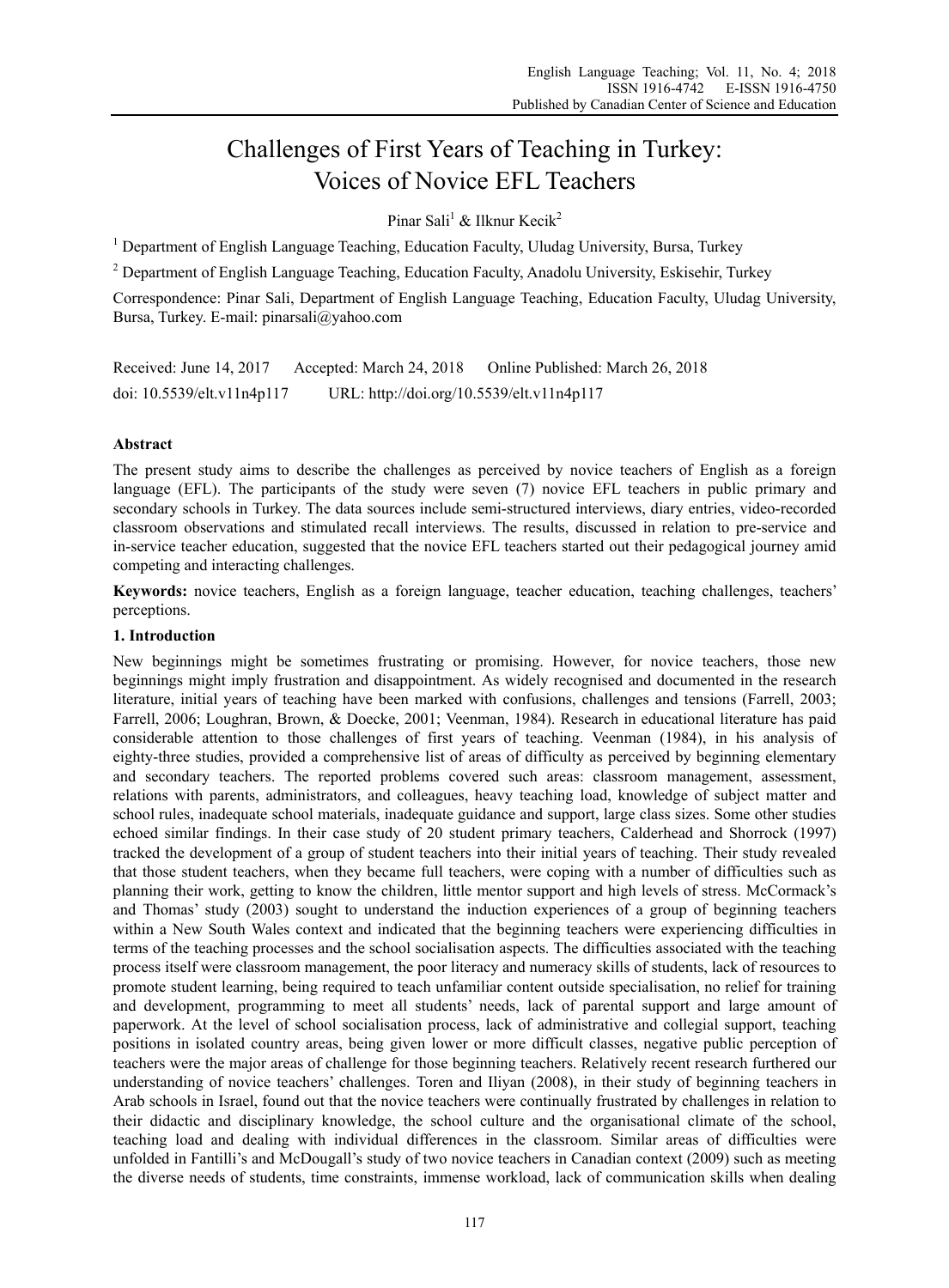with parents in difficult situations. Gavish and Friedman (2010) reported high levels of burnout experienced by novice teachers due to such challenges as lack of appreciation and professional recognition from students, from the public and lack of collaborative and supportive school culture.

Although much has been written on novice teachers' challenges in the educational literature, little attention has been paid to this issue in the field of English language teaching. (ELT henceforth) (Farrell, 2009, Ferguson & Donno, 2003; Freeman & Richards, 1996, Werbinska, 2011). As also noted by Farrell (2016), the scarcity of research on novice teachers in the field of TESOL is shocking, although this understanding is central if we are to help novice teachers successfully transition into their profession. In ELT research, though few, there are attempts to understand novice EFL teachers' challenges. One of the studies, conducted by Numrich (1996), revealed the following as challenges of novice language teachers: managing class time, giving clear instructions, responding to student needs, teaching grammar effectively, assessing student learning, and focusing on students rather than on self. Richards and Pennington (1998), in their study of five novice teachers of English as a second language (ESL henceforth) in Hong Kong secondary schools, found that heavy teaching and non-teaching workload, large class sizes, low levels of learner proficiency, and learner misbehaviour were the major problems. In two different case studies, Farrell (2003; 2006) investigated an ESL novice teacher's challenges obscuring his socialisation experiences. In the first case study, increased teaching load, outside-class responsibilities, marking examination papers, teaching lower proficiency students, lack of collegial collaboration and mentor support were the challenges reported by the novice ESL teacher. The second case study revealed additional challenges experienced by the same novice teacher: dilemmas as to how he was expected to teach in contrast to how he would like to teach, lack of collegial and administrative support. An array of similar challenges was reported by some other novice language teachers in Farrell's recent study (2016) which indicated lack of professional support and guidance, feelings of alienation and isolation, not being allowed to be creative, and large class sizes as daunting issues in the first years of teaching. Although novice EFL teachers' challenges are an underexplored issue, too, in the context of the present study, there are few attempts to unearth those difficulties experienced in the initial years of language teaching. Korukçu (1996), for example, aimed to investigate pre-service and beginning EFL teachers' problems in Basic English departments of universities in Turkey. Teaching methods, classroom management, lesson planning, and motivating learners were the major problematic areas for those novice EFL teachers. A very recent study about EFL novice teachers' challenges in Turkish education context was carried out by Akcan (2016). Her study revealed such challenges as classroom management, implementation of the communicative approach in classrooms, unmotivated students and students with learning disabilities. Sparked off by the relative scarcity of research on novice EFL teachers' challenges then, this study attempts to contribute to the current body of literature by throwing a look into a Turkish context. Most of the research studies on novice teachers' experiences were carried out in Western education settings. Although the Turkish context of education bears some resemblance to those settings, it also has some unique features such as large class sizes, inadequacy of instructional materials, high-stakes testing system, lack of professional support. This research endeavour might then add unique and teaching educational culture-specific insights to the current research and trigger further inquiry in foreign language teacher education. In the light of all these, the present study aims to unearth the challenges as perceived by Turkish novice EFL teachers teaching in public primary and secondary schools and seeks answers to the following questions:

1). What challenges do novice EFL teachers in public primary and secondary schools report to be experiencing in relation to foreign language pedagogy?

2). What challenges do novice EFL teachers in public primary and secondary schools report to be experiencing in relation to forms of professional support that are available to them?

The answers to these questions might be crucial in developing or redeveloping any programme or strategy that would alleviate the problems of the novice EFL teachers. Moreover, the challenges faced by the novice EFL teacher might not only hinder his/her attempts of creativity and experimentation but also might obstruct his/her professional development and actualisation. As Loughran, Brown and Doecke (2001, p. 7) illustrate, '... the difficulties of beginning to teach can create a situation whereby student teachers' ideals and hopes for teaching might be repressed...'. The enriched understanding of novice EFL teachers' difficulties therefore seems to be of critical importance to create growth-nurturing contexts for our new forces.

Within the scope of the study, a novice EFL teacher was defined as a teacher with a maximum of four years of teaching. Any difficulty that novice EFL teachers reported to be interfering with their instructional decisions and practices was considered as a challenge (The word is interchangeably used with such other words as difficulty and problem).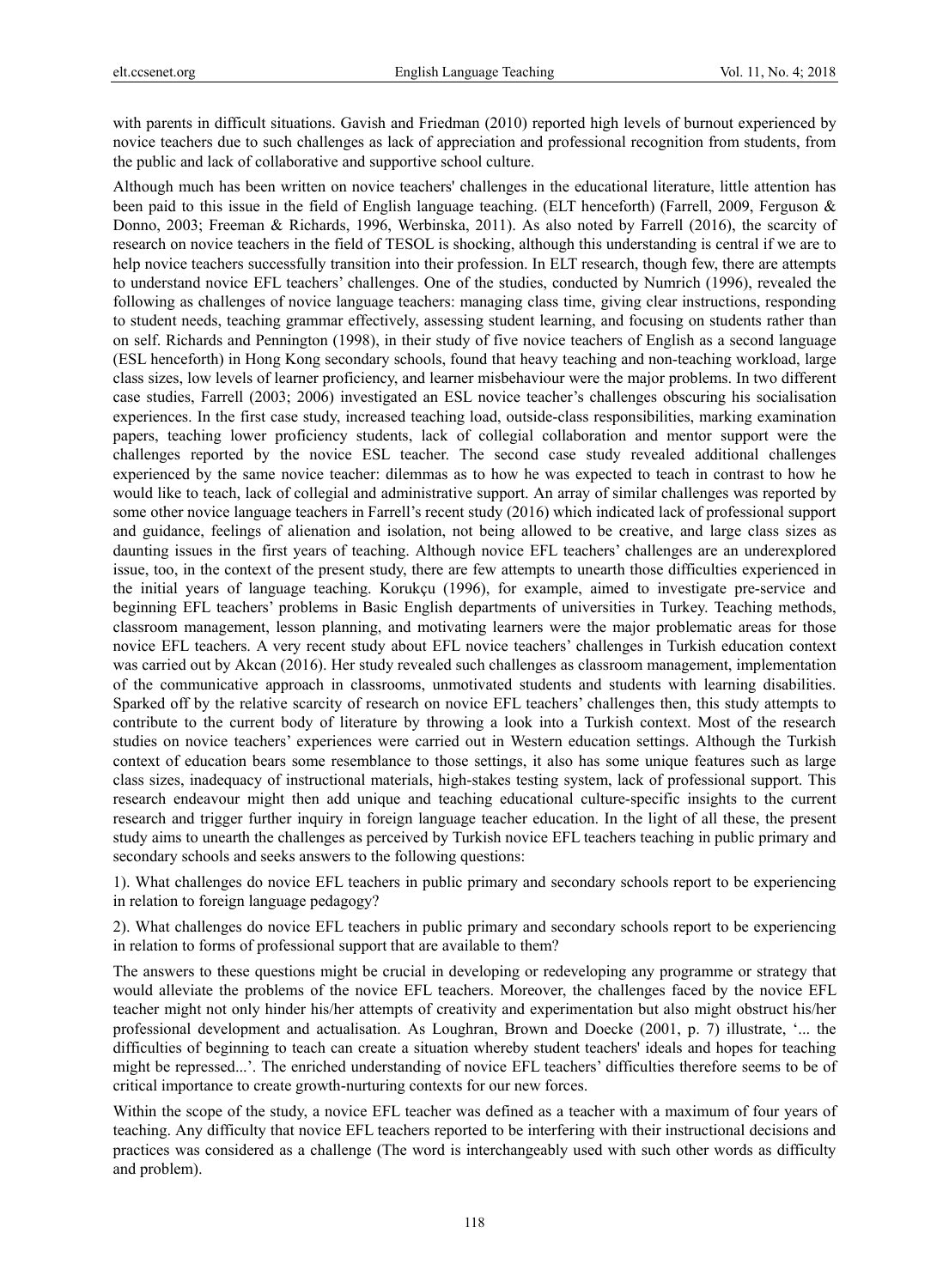# **2. Methodology**

In pursuit of understanding the challenges as perceived by novice EFL teachers, a qualitative methodology was adopted. In-depth case studies were carried out to 'learn at first-hand about the social world the researcher is investigating by means of involvement and participation in that world through a focus upon what individual actors say and do' (Hitchcock & Hughes, 1995, p. 12).

# *2.1 Setting and Participants*

The present study was carried out in public primary and secondary schools. The participants were seven novice EFL teachers teaching English at primary and secondary schools in Bursa and Eskisehir, Turkey. Their ages ranged between 22 and 23. (See Table 1 for the participants' overall profile).

The participants were selected by means of convenience sampling method. In this method, research participants are selected on the basis of their willingness and availability to be studied (Creswell, 2005). The collection of data started in fall term and lasted until the end of spring term of 2005-2006 academic year.

Following the formal correspondences for a list of novice EFL teachers and for permission of research from the directorates of national education in Bursa and Eskisehir, the researcher took the preliminary steps into the research context. She first contacted with a few teachers teaching in primary and secondary schools in Bursa and Eskisehir and asked them whether they would like to take part in a case study. The teachers were informed in detail on the purpose, significance and requirements of the study such as diary-keeping throughout the fall term, a few classroom observations, and interviews. It was emphasised that classroom observations did not aim for any evaluation of teaching and learning performance and that the participants' names and the schools where they were teaching would not be mentioned in the study. Some of the teachers–due to their tight schedule of teaching and some other personal issues-did not want to take part in such a study. A few (*n*=13) agreed to participate, and the exploratory fieldwork thus started in the fall term and lasted until the end of the spring term of 2005-2006 academic year. However, as the study proceeded, some of the teachers stated that they would like to withdraw from the study due to their heavy teaching load or to some other personal issues. Their decisions were respected immediately, and the present study was conducted with the rest of the teachers  $(n=7)$ . The participant profile is shown in the table below. All teacher names were pseudonyms.

| Participants | The type of school the teacher is teaching | Appointment date to teaching |
|--------------|--------------------------------------------|------------------------------|
| 1. Bahar     | Primary, Eskişehir                         | Fb. 2005                     |
| 2. Yağmur    | Primary, Eskişehir                         | Fb. 2005                     |
| 3. Sema      | Voc. High school, Bursa                    | Fb. 2005                     |
| 4. Eylül     | Primary, Bursa                             | Sept. 2005                   |
| 5. Ahmet     | Primary, Bursa                             | Sept. 2005                   |
| 6. Elif      | Primary, Bursa                             | Sept. 2005                   |
| 7. Perisu    | Primary, Bursa                             | Sept. 2005                   |
|              |                                            |                              |

Six of the participants were teaching English as a foreign language in public primary schools, one of them in a vocational high school. All the case study participants (*n=*7) were in their first year of teaching and in a teaching orientation status. During the time of the present study, the teaching orientation programme was slightly different from the newly designed one in 2016. In the older version of the induction practices, being assigned to their work places, novice teachers who were in the orientation status started teaching (although this was not stated as a requirement in the regulations for teaching orientation) and receiving their teaching orientation training at the same time. In the newer version, novice teachers are assigned to primary or high schools in their hometowns, and under the guidance of their mentors they receive a 220-hour of practical training in which they are to only observe classrooms. The novice teachers in the present study participated in the older version of the induction programme. Except one novice teacher, all the other novice teachers had mentor teachers from the field of ELT or from other fields such as Fine Arts or Turkish. Yagmur -a pseudonym-was not assigned a mentor due to a shortage of teachers at her school (The other novice teachers in the present study will be referred to by their pseudonyms henceforth.). All the participants were taking some courses on basic rules, regulations and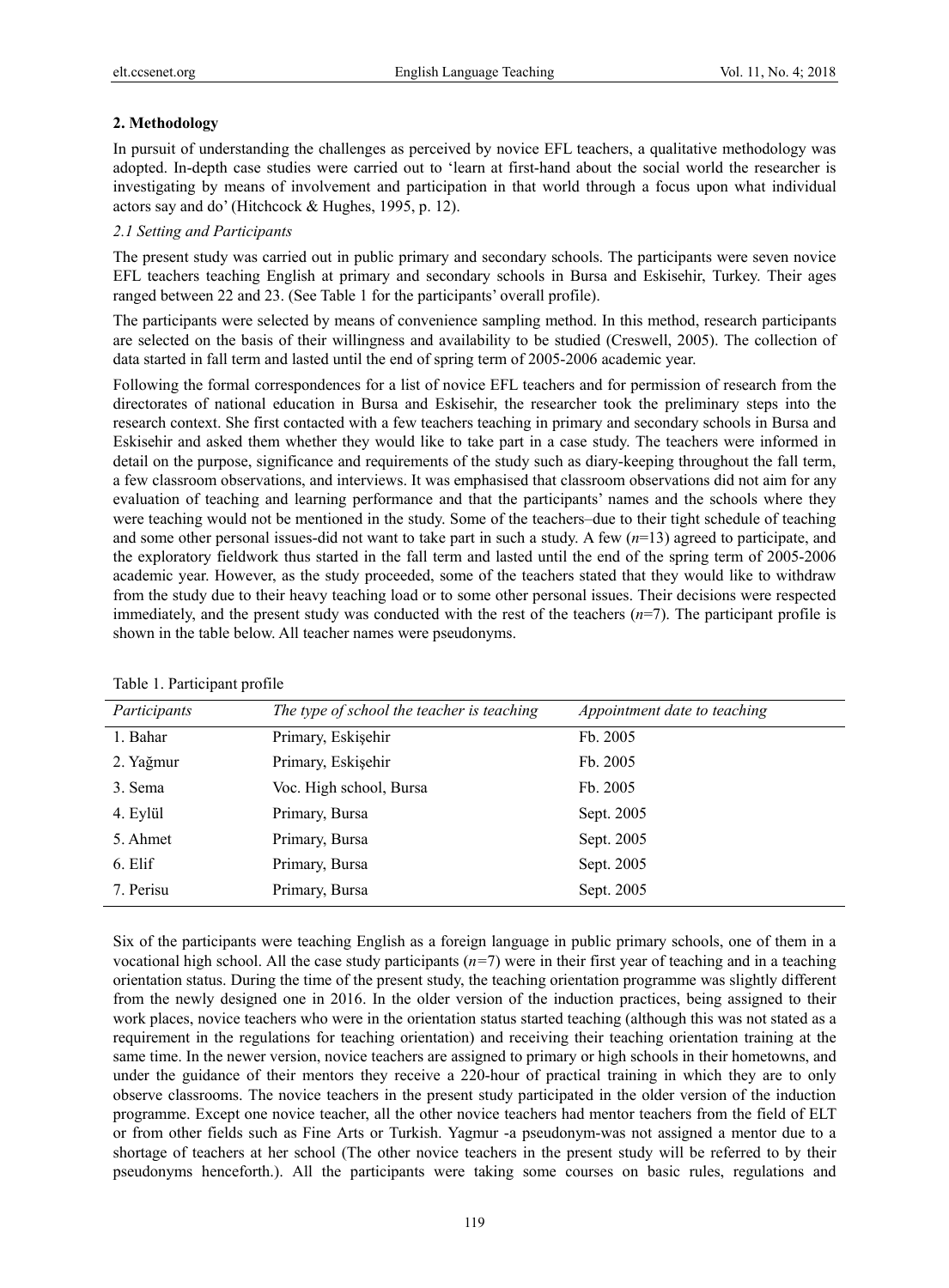procedures involved in the teaching profession as part of the induction programme. Ahmet was not attending the teaching orientation programme, because he was working on a contract. In Turkey, it is a usual practice to assign those teacher candidates who have failed in the KPSS exam as 'a teacher working on a contract'. KPSS-Public Personnel Selection Exam-is a formal test all teacher candidates are to take to be assigned as in-service teachers. Novice teachers starting to work on a contract are not included in teaching orientation programmes.

The participants were the graduates of ELT departments offering four-year teacher education programme. They took courses on language skills, ELT methodology, English literature, general educational principles. In the first year of the programme, they took the first teaching practice course 'School Experience I' in which they observed classes of any subject matter in primary schools and wrote reflective observation reports. In the fourth year of the programme, they were provided with practicum experiences all throughout the year. In the first term, they observed English classes in primary schools, prepared joint lesson plans with their peers and were engaged in teaching practices. In the second term, they were involved in both classroom observations and teaching practice, with an increased amount of practice opportunities.

## *2.2 Data Collection Tools*

A variety of research tools was used in the present study for purposes of triangulation and for a rich description of the research issues under scrutiny. The data sources included semi-structured interviews, diary entries, video-recorded classroom observations and stimulated recall interviews.

Semi-structured interviews were held to triangulate data and elicit deeper insights into the issues under scrutiny. The interviews were audio-recorded and held in Turkish. They lasted between 60-90 minutes and started off with a few predetermined questions, but there was also some space for flexibility and freedom of expression. The interview questions focused on the novice EFL teachers' challenges and their underlying reasons for those challenges. The teachers were given the full transcriptions of the interviews to check whether the content of the transcriptions matched with the information that they provided during the interviews. The interviews were audio-recorded and held in Turkish.

Diaries were employed to have first-hand accounts into the research participant's day-to-day experiences and feelings (Bogdan & Biklen, 1998; Cohen & Manion, 1998). The participants kept their diaries throughout the fall term of 2005-2006 academic year. They were given notebooks and were asked to record the positive and negative aspects of that teaching day, and how those aspects influenced them.

Classroom observations were also held for purposes of stimulated recall interviews in which the novice teachers were asked to stop the recording and retrospectively to comment on their lessons in terms of the difficulties they were experiencing. The full transcriptions of these interviews were given to the participants again to ensure the accuracy of the transcriptions in terms of their content.

# *2.3 Data Analysis*

Data were analysed by means of constant comparison method (Glaser & Strauss, 1967), i.e., a blend of inductive category coding with a simultaneous comparison of all events observed and coded in data. Data were thus continuously refined throughout the analysis process which opened up possibilities for the emergence and discovery of new dimensions and relationships within data (LeCompte & Preissle, 1993). Two different levels of analysis were thus carried out: within-case analysis and cross-case analysis. First, themes and sub-themes in each individual case were identified and compared within each other. Following within-case analyses, all the themes and sub-themes in each case were compared and grouped into larger themes. For purposes of validation and verification of analyses, an independent researcher was asked to analyse a certain amount of the qualitative data. To calculate inter-rater reliability, the total number of agreements was divided by the sum of total number of agreements and disagreements (Miles & Huberman, 1994). As a result, 84% agreement was achieved between the researcher herself and the co-rater in the analysis of diaries, 80% agreement rate in the analysis of the semi-structured interviews and 85% in the stimulated recall interviews.

# **3. Findings**

In this section, the findings from the cross-case analyses of the all qualitative data are presented in the light of the research questions posed in the study. Direct quotations from the cases are also included in the report of qualitative findings accordingly. 'D' at the end of each quotation stands for 'diary', 'I' 'interviews' and 'SRI' to 'stimulated-recall interviews'.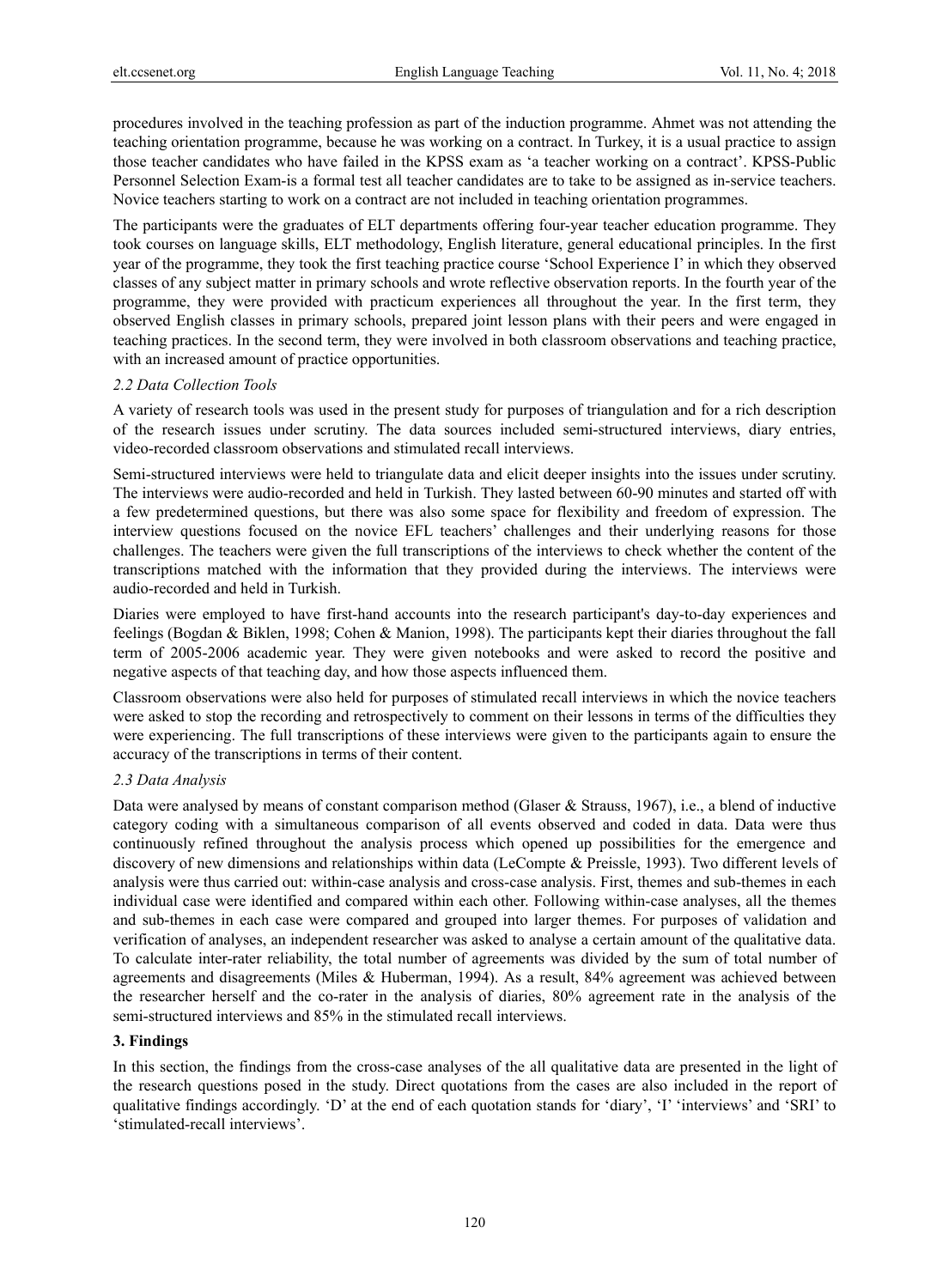# *3.1 What Challenges Do Novice EFL Teachers Report to Be Experiencing in Relation to Foreign Language Pedagogy?*

The present study indicated how the challenges affected the novice EFL teachers' instructional decisions and practices and how they experienced by the novice teachers. In the light of the research questions, those challenges were grouped under two general headings:

- Challenges in relation to foreign language pedagogy
- Challenges in relation to forms of professional support available to novice EFL teachers

The cross-case analysis of the qualitative data revealed the following themes and sub-themes of challenges in relation to foreign language pedagogy, as seen in the figure below:



Figure 1. Themes and sub-themes of challenges in relation to foreign language pedagogy

In what follows, all these challenges reported by the novice EFL teachers will be mentioned in detail.

3.1.1 Challenges in Relation to Classroom Management

Challenges in relation to classroom management were classified broadly under the following sub-themes: providing and maintaining classroom discipline, establishing rapport with learners, setting teacher roles, instructional planning and managing lessons.

3.1.1.1 Providing and Maintaining Classroom Discipline

Providing and maintaining classroom discipline was one of the repeatedly mentioned challenges, and the participants reported it as a problem  $(n=7)$ . The following specific challenges appeared to haunt the novice EFL teachers: disruptive learner behaviour and how to deal with it.

Disruptive learner behaviour seemed to be a great challenge for all the participants. It was, as they noted, generally either in the form of bullying, excessive talk, talking out of turn, being noisy, being out of seat without good cause, bad language, disobedience, or disrespect to the teacher. Perisu lamented over how disruptive learner behaviour affected her:

'…Noise, chatting, bullying-I am trying hard to calm them down-I can't concentrate on what I'm doing and neither can some of my learners…' (I)

All the novice teachers, as it seemed, were also experiencing difficulty in dealing with disruptive behaviour. In particular, they complained over not being able to pre-empt misbehaviour, using ineffective ways to deal with it, or not knowing how to overcome it. They also seemed to feel helpless and unsure about the way they handled disruptive learner behaviour. As Ahmet reported:

'They [the students] don't pay attention at all…I was giving plusses and minuses to those learners…I said that I would lower their grades. These didn't work, either. I then gave up...I can't develop a strategy to deal with such behaviour.' (SRI)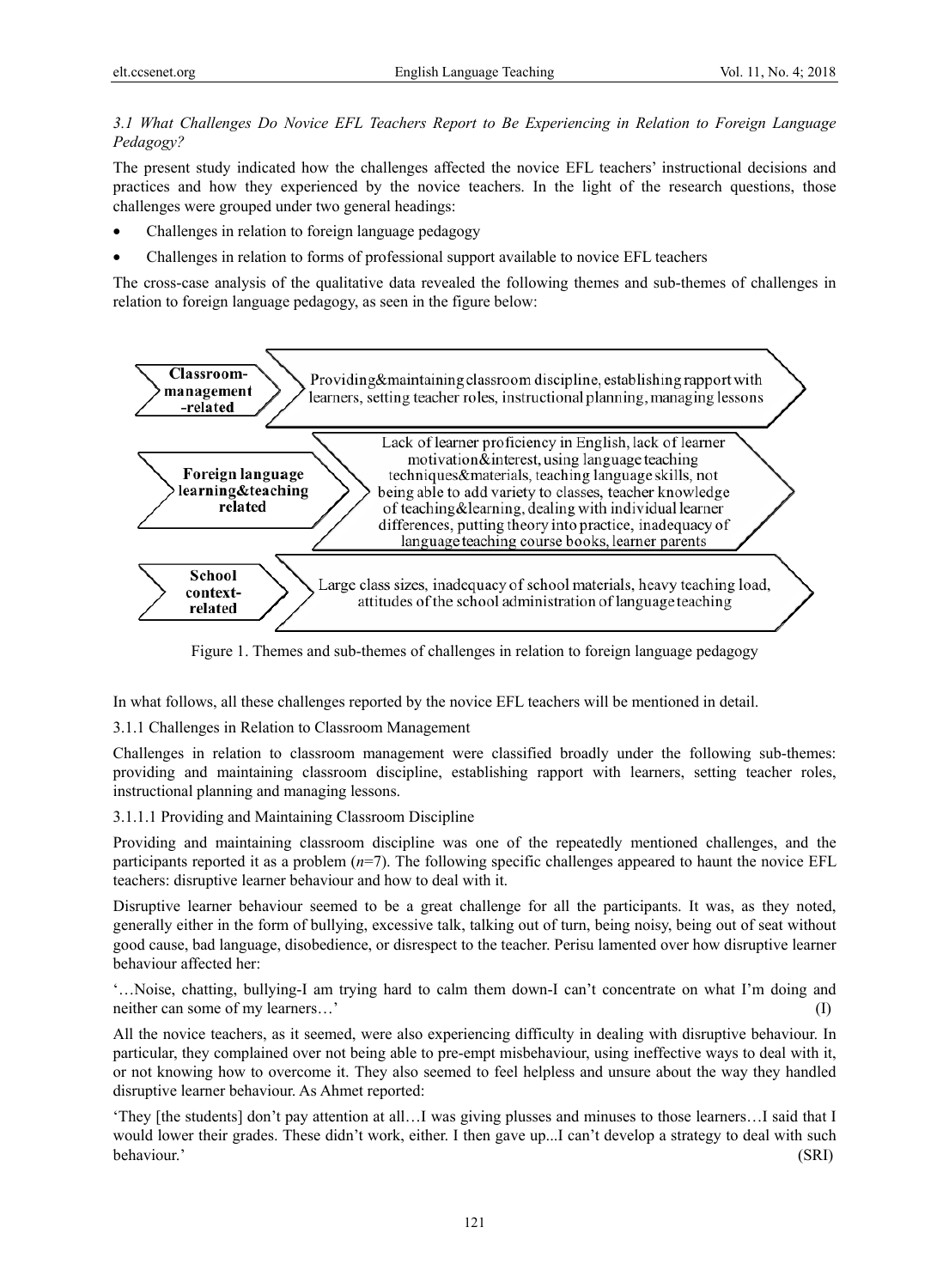## 3.1.1.2 Establishing Rapport With Learners

Two of the case study participants brought up establishing rapport as a challenge. As it seemed, this difficulty indulged them in feelings of inefficacy and triggered some other problems such as disruptive learner behaviour and not being able to carry out effective lessons. Ahmet questioned himself as follows:

'This week was dull both for me and for my students…I then keep thinking I cannot teach properly and I can't break the ice between myself and students and reach a compromise with them.' (D)

## 3.1.1.3 Setting Teacher Roles

Not becoming the ideal teacher was one of the challenges reported with regard to setting their classroom roles. The novice teachers would like to be tolerant, caring, humorous and friendly teachers. However, this ideal image was in sharp contrast to what they felt they had to be: an authoritarian teacher. As they emphasised, they were sometimes trying hard to become like that idealised teacher, but they were then running the risk of losing their authority. Due to this dilemma, they were sinking into the feelings of demotivation and unhappiness. As Ahmet noted:

 '…my lessons aren't fruitful because I can't be the teacher I'd like to be…I'd like to be more constructive, humorous, but I can't achieve this without losing my authority. I feel demotivated and unhappy.' (D)

Not knowing which teacher roles to assume emerged as the other difficulty regarding setting teacher roles. As two of the participants remarked, they were not yet able to decide whether to become a teacher as a controller or teacher as a guide. Yagmur, for example, was having ebbs and flows in relation to her classroom roles:

'I'm having a role crisis. That's my problem…I still can't find my way. When my students think of me, they can't say, 'She's angry or tolerant…I feel I'm inconsistent.' (SRI)

#### 3.1.1.4 Instructional Planning

Instructional planning was another area of challenge emerged in data in relation to classroom management (*n=*4). What was particularly challenging for those participants was not being able to write explicit lesson plans, because they did not have the motivation to do so. As Sema reflected:

'…I don't make lesson plans. Everything gets harder for me then…Why don't I? I think it's just a waste of time…I really don't know! How will I get used to making lesson plans? Heeeelp!' (D)

However, the unwillingness and demotivation for making lesson plans appeared to trigger another array of difficulties: managing lessons.

#### 3.1.1.5 Managing Lessons

Lesson management was another problematic area for the novice EFL teachers. More specifically, the teachers reported to be having difficulty with the following: catching up with the syllabus, managing class time, gathering and maintaining learner interest, making transitions within the lesson, using body language effectively, and using the board appropriately. As data suggested, these difficulties caused the novice teachers to carry out ineffective lessons.

As four of the participants mentioned, they were continually feeling frustrated due to the volume of the syllabus that they were to cover. Causing them to diverge from teaching practices that they considered appropriate, their frustration was being coupled when they saw that they were falling behind the syllabus. For example, Yagmur, due to her overriding concern for catching up with the syllabus, attempted to teach two things at a time, but it did not work. As she wrote:

'I can't keep up with the syllabus...I taught this-that-these-those in the same lesson, though. It didn't work. I knew it wouldn't, but it was all because of the fear of lagging behind the syllabus...' (D)

Managing class time emerged as another area of challenge. Four of the novice teachers complained over not being able to manage class time effectively due to disruptive learner behaviour, lack of learner proficiency and lack of instructional planning. In Yagmur's case, for example, poor lesson planning and low levels of learner proficiency were adding to her difficulty with using class time effectively.

'I don't think it was an effective lesson. Maybe it is because I couldn't plan the lesson well. My students are low proficient…so I have to teach from the very beginning and I can't use class time effectively.' (D)

Making transitions within the lesson was reported to be a difficulty by two of the participants. What was particularly challenging in making transitions was to provide the transitions appropriately within the different stages of a lesson and within different classroom activities. As unveiled in data, ineffectiveness of transitions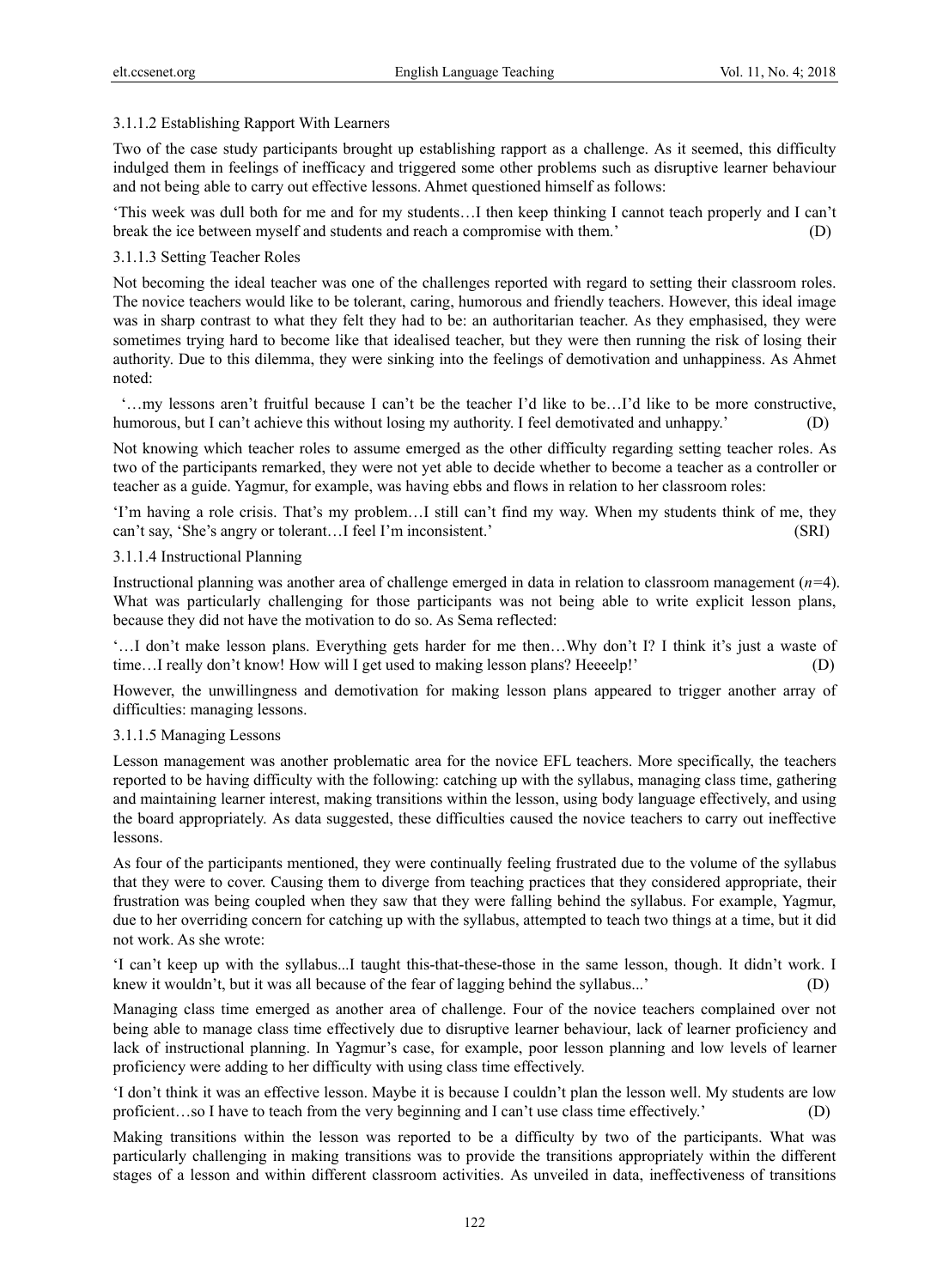within a lesson was creating an inviting context for disorder and confusion. As Sema reported:

'I'm jumping from one thing to another. I say, 'your homework is…' Then I stop and go on with something different…sometimes the students don't get what I'm teaching and I have to teach and teach it again...' (SRI)

For three of the novice teachers, gathering and maintaining learner interest was a challenge. Elif, for instance, had difficulty in starting the lesson and gathering learner interest:

'…it is really difficult to find the students ready for the lesson and to get their attention...I do spend the first 10 minutes of the lesson to calm them down...' (SRI)

Using body language and using the board effectively were the other pressing issues, as reported by two of the participants. As they complained, that they were not able to use their body language in such a way that would display a self-confident and assertive teacher manner. Ahmet voiced his concerns as follows:

'I didn't like this-my hand in my pocket…I'm folding my arms. I'm joining my hands all the time...The students might think - I'm unsure of myself.' (SRI)

Sema complained over her not using the board appropriately in the stimulated recall interview. As she expressed:

'I can't use the board economically…I can't find any space on the board to write some other things…It really looks bad.' (SRI)

3.1.2 Challenges in Relation to Foreign Language Teaching and Learning

Along with the difficulties in relation to classroom management, it appeared that the novice teachers had to deal with a myriad of some other difficulties in relation to foreign language learning and teaching. These difficulties were reported and discussed in the light of the following sub-themes emerged in the qualitative data: lack of learner proficiency in English, lack of learner motivation and interest for English, using language teaching techniques and materials, teaching language skills, teacher knowledge of language and teaching, dealing with individual learner differences, putting theory into practice, inadequacy of language teaching course books, learner parents.

#### 3.1.2.1 Lack of Learner Proficiency in English

Lack of language learner proficiency was brought about by the all participants  $(n=7)$  as a challenge. The learners' poor level of English seemed to be triggering some other difficulties such as ineffective use of class time and lack of learner interest in English classes. As Elif complained:

'I ask them to write down simple sentences. They can't. I ask them to say their names. They can't. How far can I go back? They should have learned all that stuff before…so I don't want to be pushy…or the students are getting inattentive.' (I)

#### 3.1.2.2 Lack of Learner Motivation and Interest

Lack of learner motivation and interest appeared to be another pressing issue for some of the novice EFL teachers. More specifically, those teachers were suffering from low levels of learner motivation for learning and lack of learner interest in English. Four of the novice teachers mentioned 'low levels of learner motivation for learning' as a challenge. They pointed out that most of their learners did not feel obliged to fulfil simple tasks and responsibilities. What seemed to prevail in those teachers' remarks were the feelings of anger and despair. As Bahar expressed:

'They aren't interested in any lesson…you keep trying and trying, but when you see they don't do anything for themselves, you begin to feel helpless…' (SRI)

Lack of learner motivation for learning was not the only difficulty upsetting the novice EFL teachers. The picture seemed to be getting more complex by the presence of learners with lack of interest in English. Six of the novice teachers reported it as a challenge. Perisu was, for example, suffering from her learners' perception of English as a subject matter. As she noted:

'For the students at this school, English is just a subject matter…They never take time to ask themselves if they will ever need it…' (SRI)

3.1.2.3 Using Language Teaching Techniques and Materials

Using language teaching techniques and materials was another area of difficulty reported by the participants. Two sub-categories of challenge emerged under this category: learners' unfamiliarity with communicative activities and materials and not being able to use communicative activities and materials.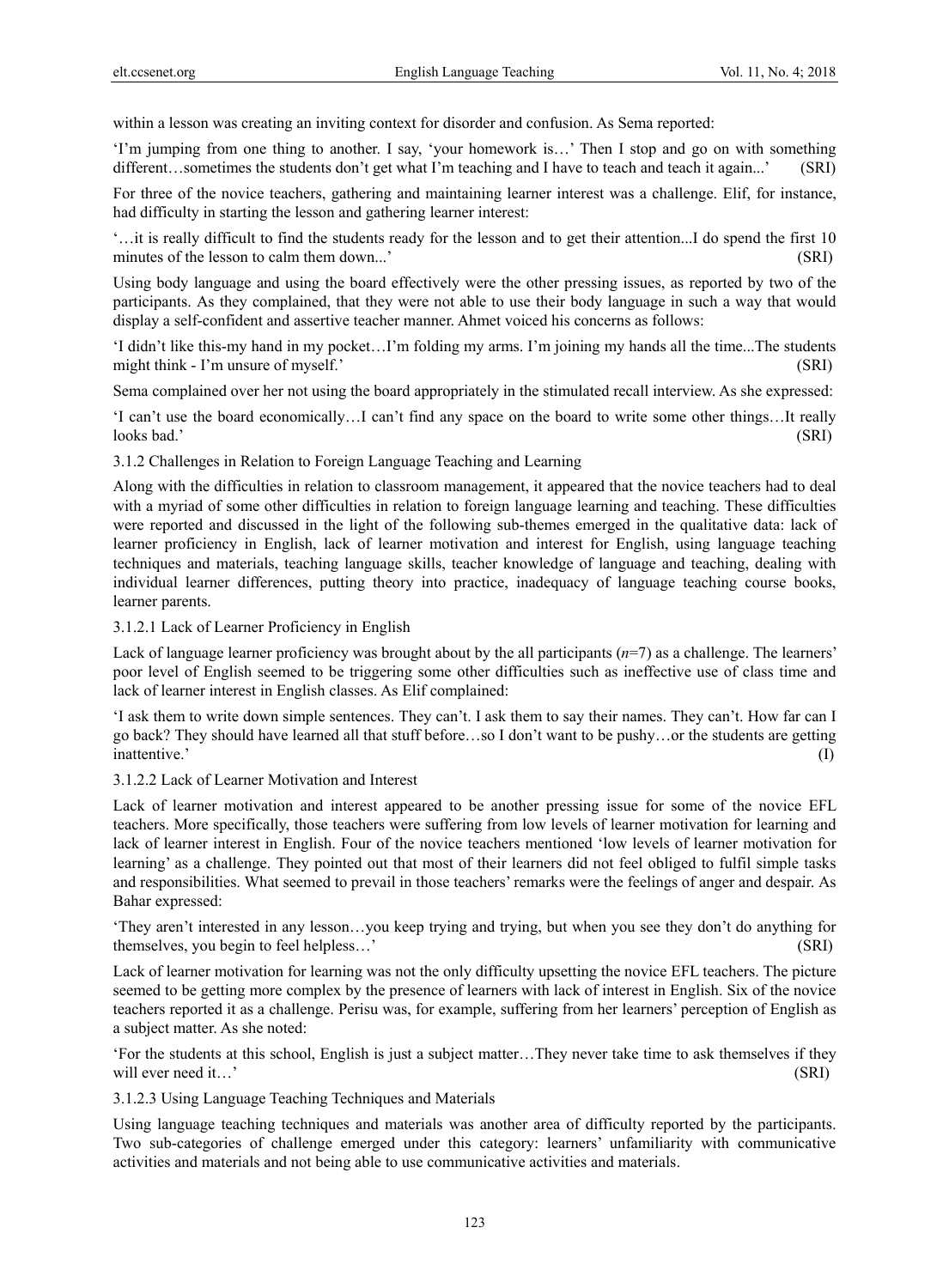The learners' unfamiliarity with communicative activities and materials was a difficulty for four of the novice EFL teachers. This unfamiliarity was distressing for the novice EFL teachers, because it brought them to the edge of avoiding such activities and materials as communicative games, group work, implicit grammar teaching and authentic materials. Yagmur recounted one of her experiences in her  $5<sup>th</sup>$  grade classes:

'Today I taught the name of months. I used a chart of seasons…but they were distracted, asking if I had made the pictures…This is my biggest problem in using such materials. They aren't used to them…they think the class is over and it is now game time.' (D)

The present study also shed light on how the use of communicative activities and materials posed problems for the novice EFL teachers. Specifically, the novice teachers (*n*=6) complained over either not being able to use communicative teaching techniques and materials (i.e. games, group work, production activities, using English as classroom language, flashcards, pictures) or not being able to use them effectively when they attempted to do so. These were due to their learners' unfamiliarity with such techniques and materials, disruptive behaviour, low levels of learner proficiency and motivation, large class sizes. Furthermore, their sentiments revealed a tension between what they would like to do and what they had to do due to several constraints such as lack of learner motivation, large class sizes, learners' unfamiliarity with CLT techniques. For example, although they would like to employ communicative techniques and materials, they either had to abandon them totally or do not prefer to use them as often as they like. Sema, as she noted, was not able to employ communicative activities due to large class sizes.

'Classes are crowded. This affects the types of the activities you do. Rather than communicative activities, you have to use those of the grammar-translation because they are time-saving and practical.' (SRI)

#### 3.1.2.4 Teaching Language Skills

It was not only the use of communicative activities and materials annoying the novice EFL teachers, but also the teaching of language skills. What was particularly troubling for some of the novice teachers (*n=*4) was that they were not able to do speaking, listening, reading, and writing activities. Learners' unfamiliarity with communicative activities, disruptive behaviour, lack of learner proficiency in English, large class sizes, inadequacy of school materials appeared to add to their difficulty with teaching language skills. The emerging picture was thus a more grammar-based instruction with little variety in terms of teaching techniques and materials. Perisu voiced her concern as follows:

'We can't do speaking in classes with 30 students and…with learners who haven't heard of English or who have poor knowledge of English vocabulary and grammar.' (I)

Sema was not able to teach listening in her classes due to the inadequacy of instructional materials at her school. As she reported:

'We can't do listening, which is a problem…we have a huge tape-recorder and two big loudspeakers, but the teacher of Music uses it.' (I)

#### 3.1.2.5 Not Being Able to Add Variety to Classes

Five of the participants reported that they were not able to draw on a variety of language teaching techniques and materials or were not able to provide their learners with supplementary materials. For example, inadequacy of school materials (i.e. lack of photocopy facilities) and learners' low level of English proficiency came to be those teachers' reasons for not being able to add variety to their classes. Feeling helpless, the novice teachers then tended to submit themselves to the constraints rather than looking for alternative ways to overcome the problem. Ahmet, for example, was annoyed by his not using a variety of techniques and materials. He noted:

'This week was dull both for me and the students. I do try hard to keep them on-task. I feel inadequate and annoyed…perhaps this is because…I don't use a variety of techniques and materials.' (D)

#### 3.1.2. 6 Teacher Knowledge of Language and Teaching

As revealed in data, three of the novice EFL teachers were unsettled about their knowledge of vocabulary and grammar, their speaking skills in English and their knowledge of how to teach English. It seemed that all these caused quite a stir in their pedagogical and affective worlds and turned out to be face-threatening acts. Sema recounted the following incidence, and later in the interview, she used the metaphor 'scar' to depict her trouble.

'…this year I went abroad. I met a Danish boy…He was 15. He was speaking better than me. I regretted saying I was a teacher of English. Believe me it is really difficult because you have difficulty in expressing yourself…speaking is a scar of mine.' (I)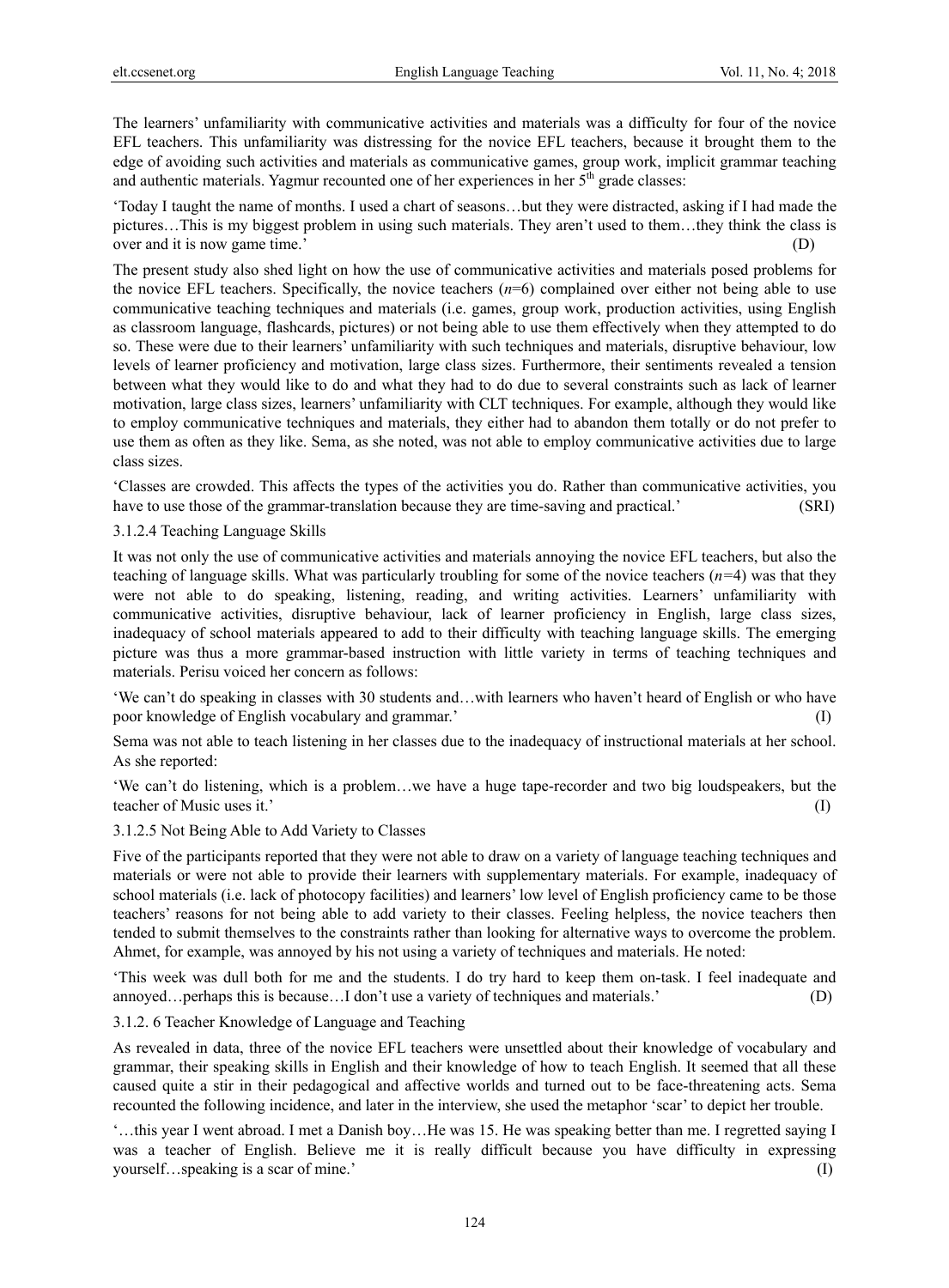Eylul, as it seemed, was distressed by her knowledge of English grammar and vocabulary. Her students were challenging her knowledge and authority as a language teacher. As she noted:

'…they [the students] ask me about a rule...you can't say, 'I don't know it.' You are a teacher. They expect you to know everything…I say, 'I don't know…Shall I lie to you?' They then keep saying, 'Aren't you a teacher of English?' (SRI)

3.1.2.7 Dealing With Individual Learner Differences

With respect to dealing with individual learner differences, one of the particular difficulties was dealing with learners with poor cognitive/academic skills (*n=*3). The teachers, as they pointed out, were trying hard to find a balance between slow and fast learners. As Bahar said:

'…there are huge gaps in the classroom. There are slow students, but also very smart ones. It's difficult to find a balance.' (SRI)

Not being able to address learner interests and needs was the other area of difficulty reported by the novice teachers (*n=*4). Particularly, they complained that they were not able to provide individualised instruction and were not able to meet their students' demands although they would like to do so. As the teachers failed to do so, they seemed to be indulged in feelings of guilt and sadness. Ahmet, for example, was unable to address his learners' interests:

'I can't tell I'm going through a good, successful term…I can't meet the demands of my students who-I think-are good at English. This is really distressing and sad…I get angry with myself, but I sometimes feel so helpless...' (D)

3.1.2.8 Putting Theory Into Practice

Putting theory into practice seemed to be another disturbing issue for all the novice teachers. They all complained that they could not achieve to match their knowledge with classroom practice, and according to them, the major source of their difficulty was their teacher education programmes which had created in their minds ideal images of language learning and teaching. As Bahar voiced her concern:

'…Once you are alone with your own classroom, you see that. You have the knowledge, but in practice, it's much different. Particularly, issues like classroom management and discipline or ways of responding to misbehaviour are little focused on. Practice opportunities are limited as well in those areas…' (SRI)

3.1.2.9 Inadequacy of Language Teaching Course Books

Inadequacy of language teaching course books was another challenge emerged in data. As three of the case study participants remarked, the course books were not adequate in terms of their layout and content and were above the learners' proficiency level. Elif described the course books as lacking in terms of their supplementary materials such as CDs:

'The course books don't have any CDs. There are listening sections, but the teacher is supposed to read aloud dialogues or texts…<sup>'</sup> (I)

3.1.2.10 Learner Parents

As two of the participants expressed their sentiments, the learners did not have anybody to scaffold and guide their learning outside the school. Therefore, what they had taught was not going beyond the school, which resulted in little student learning. As illustrated in Perisu's remark below:

'I've got some problems with the students' parents…I do believe the students get what I've taught, but…they don't have any one to help them at home, so they forget too easily.' (I)

Parental attitudes towards English as a subject matter was the other difficulty emerged in relation to learner parents. According to two of the novice teachers, some of the learner parents had negative attitudes towards English as a subject matter. As Ahmet complained:

'Learner parents here just don't care about English…They think, 'my child should learn Turkish and Mathematics...we can send him/her to a language course.' (SRI)

3.1.3 Challenges in Relation to the School Context Itself

Data unearthed a few difficulties that appeared to be unique to the school contexts which the novice EFL teachers found themselves in. These included large class sizes, inadequacy of school materials/equipment, expectations and attitudes of the school administration of language teaching, heavy teaching load, learners coming from deprived backgrounds and time allocated to English in the curriculum. All those difficulties were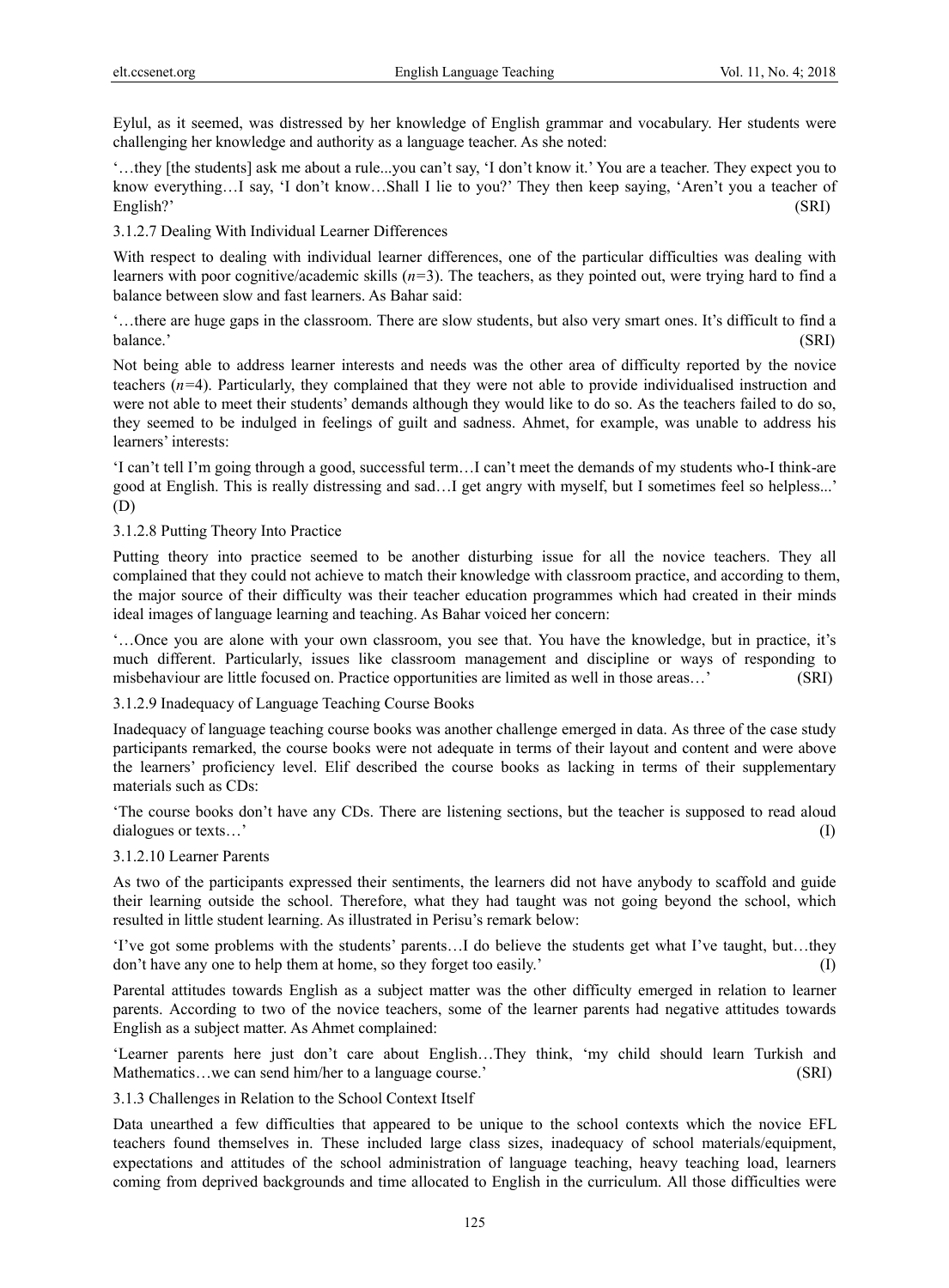grouped under the sub-category 'Challenges in relation to the school context'. This sub-category, in turn, was dealt with under the major category 'Challenges in relation to foreign language pedagogy', because all those school context-related difficulties seemed to influence the novice EFL teachers' instructional decisions and practices.

## 3.1.3.1 Large Class Sizes

Large class sizes emerged as a difficulty in three of the cases, shedding further insights into how large class sizes interfered with the novice teachers' practices. For instance, the teachers tended to use grammar-translation techniques rather than communicative ones, as they were thinking that CLT activities were more difficult to implement in large classes. Large class sizes also appeared to be the justification for not being able to provide individualised instruction for differing learner needs and interests. As Perisu remarked:

'We were taught, 'Manage seating plans in the form of a horseshoe, do group work or speaking activities…', but all these are impossible in classes of 30 students...' (I)

#### 3.1.3.2 Inadequacy of School Materials /Equipment

Inadequacy of school materials /equipment was another emergent theme in data and was brought up by six of the participants. These teachers described their schools as lacking in various instructional materials such as televisions, tape recorders, computers, projectors and photocopy machines. As with large class sizes, inadequacy of school materials and equipment was a justification for the novice teachers not to do what they intended to do or what they kept doing. For instance, they mentioned that they gave up using extra learning materials because of the lack of photocopy facilities at their schools. Some of them, as they said, were not doing listening activities since there were not any tape recorders or computers at their schools. Ahmet was not able to use supplementary learning materials due to lack of photocopy facilities. He complained:

'I can't give my students extra materials, because you can't photocopy anything. The school administration thinks we are wasting too much paper…I can't afford extra materials either, so…I have to use the course book…' (SRI)

## 3.1.3.3 Heavy Teaching Load

Four of the novice teachers mentioned heavy teaching load as a challenge for themselves. This difficulty seemed to increase the pedagogical and emotional burden of the novice teachers who were already overwhelmed by the tasks and responsibilities of being a full-time teacher. Eylul seemed to be feeling demotivated and overwhelmed cognitively:

'I'm teaching 8 hours three days in a week and I'm torn apart at the end of the day…I lose my motivation and feel my teaching efficiency decreases…' (D)

3.1.3.4 Attitudes of the School Administration Towards Language Teaching

This was an issue raised by two of the novice EFL teachers. What they said was that their school administration was not much interested in what they were doing as teachers of English and did not place a value in English as a school subject. As Elif remarked:

'When it comes to English, the school administration says, 'Don't care. What if do you teach like that? What if don't they come to your classes?' There's such an attitude here.' (SRI)

#### 3.1.3.5 Learners Coming From Deprived Backgrounds

This was a challenge brought up by the all case study participants. They reported that most of their learners were coming from middle or lower class families and were children of uneducated parents. According to them, this was one of the underlying reasons of disruptive learner behaviour and lack of learner achievement. As Bahar commented:

'These two students…are fighting…chatting…maybe all these are because of their families…you can easily identify students having problems with their families. These problems inevitably affect their behaviour or success.' (SRI)

#### 3.1.3.6 Time Allocated to English in the Curriculum

Two of the novice EFL teachers in the present study mentioned this as a challenge. In Turkish education system, at primary level, the second and third grade learners are offered two hours of English classes per week, whereas the fourth, fifth, sixth, seventh, and eighth graders four hours. At vocational secondary schools, there are three hours of English classes. This system-wide drawback appeared to influence negatively the novice EFL teachers' practices, doubling their pressure of having to catch up with the syllabus. According to Sema, three hours of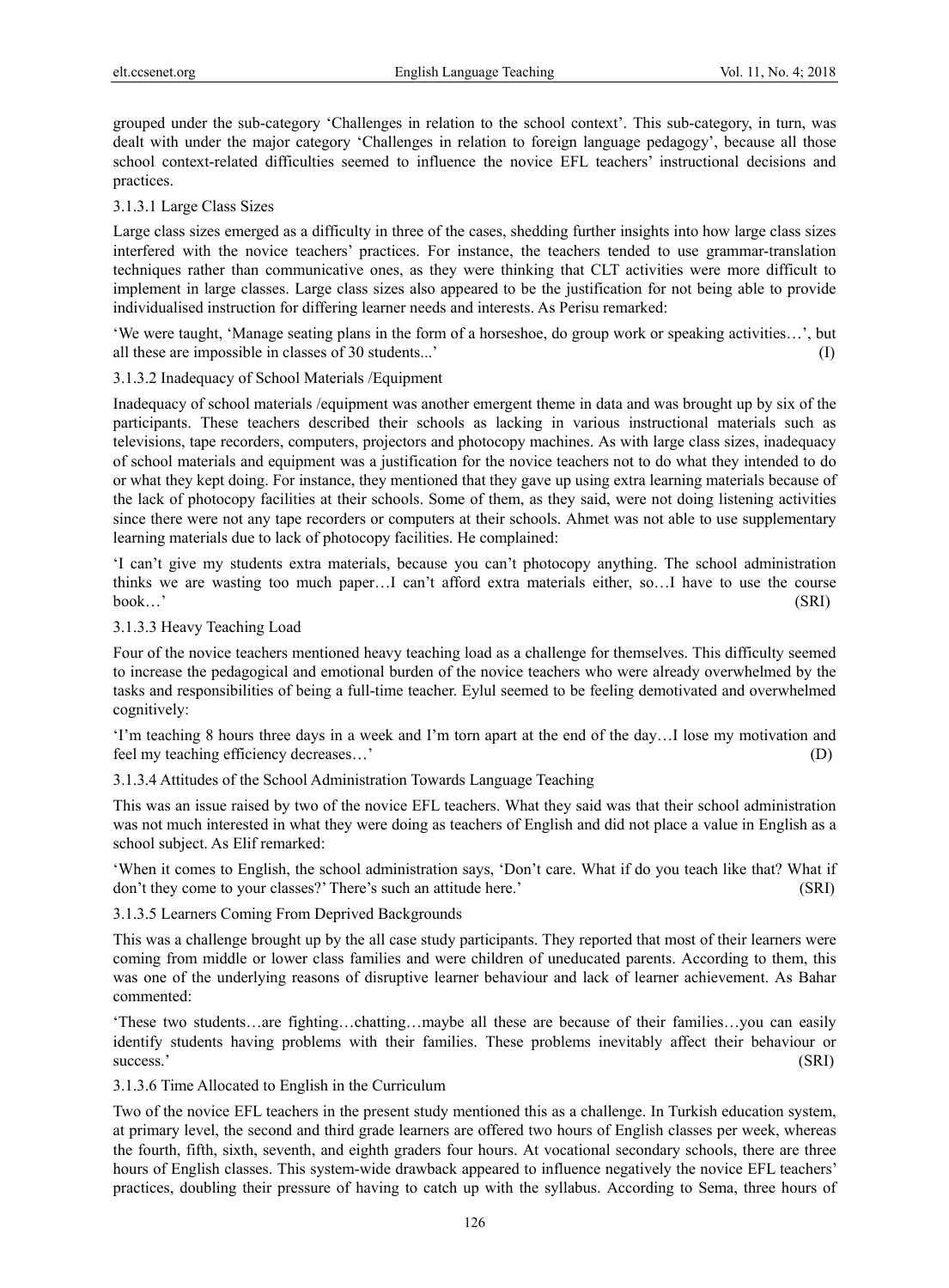English classes per week was inadequate, as she was having difficulty in catching up with syllabus.

'3 lesson-hours a week. For example, I did five extra classes with the 9<sup>th</sup> graders, because it's not enough. Or I can't catch up with the syllabus. I've got such a problem.' (SRI)

Apart from all these pedagogical challenges, the novice EFL teachers reported to be experiencing some other difficulties with regard to various forms of professional support that were available to them.

*3.2 What Challenges Do Novice EFL Teachers Report to Be Experiencing in Relation to Forms of Professional Support That Are Available To Them?* 

The information gleaning from data in relation to professional support was reported and discussed under the following themes: school administration-related challenges, colleague-related challenges, mentor teacher-related challenges, teaching orientation courses-related challenges.



Figure 2. Sub-themes of challenges in relation to professional support

## 3.2.1 School-Administration Related

Although support and feedback from school administration is of significance in initial years of teaching, four of the teachers seemed to be deprived of such support. They reported the following challenges: not being appreciated by the school administration, not being encouraged for professional development, being given extra work outside teaching, and not being helped in times of difficulty. Yagmur, for example, was suffering from extra work outside teaching. As she noted, this was interfering with her primary responsibility – teaching English:

'…The second lesson-I couldn't do it unfortunately. Dear principal asked me to see him to prepare social activities. Then the bell rang. The students had already turned the classroom upside down. A missing lesson again…'  $(D)$ 

#### 3.2.2 Colleague-Related

Along with lack of administrative support, some of the novice teachers were suffering from lack of collegial support and cooperation  $(n=3)$ , augmenting their feelings of loneliness, discouragement, and demotivation. Sema was one of those teachers continually disturbed by lack of collegial support. This indulged her into feelings of loneliness, as she lamented:

'I'm sad, but it's my first term in teaching and there's no cooperation among teachers of English and having such loneliness, I have to struggle with 11th graders 6 hours a week…' (D)

#### 3.2.3 Mentor Teacher-Related

According to the regulations about training newly qualified teachers in Turkey, each novice teacher, upon his/her appointment to his/her school, is assigned a mentor teacher from his/her subject-matter area. The mentor teacher prepares a training programme, the aim of which is to help the novice teacher learn how to plan lessons on a daily and yearly basis. At the end of the programme, novice teachers are evaluated out of 100 in terms of their general teacher qualities, discipline, diligence, cooperativeness, trustworthiness, and knowledge of subject matter. Nevertheless, all these might remain as written practices. The common practice in the training of newly qualified teachers in the Turkish context is either to leave them to their own devices without any mentors or to assign them to teachers of subject-matter areas other than their own subject matter because of shortage of EFL teachers. The results of the present study provided evidence for this common practice: The novice EFL teachers were not assigned a mentor teacher at all (Yagmur, for example), or, even if they were, the mentor teacher was not a teacher of English. All the other participants-except Sema and Bahar-had mentor teachers, but not from the ELT field. This, in turn, indulged them into increased feelings of loneliness, isolation and unfruitful teacher learning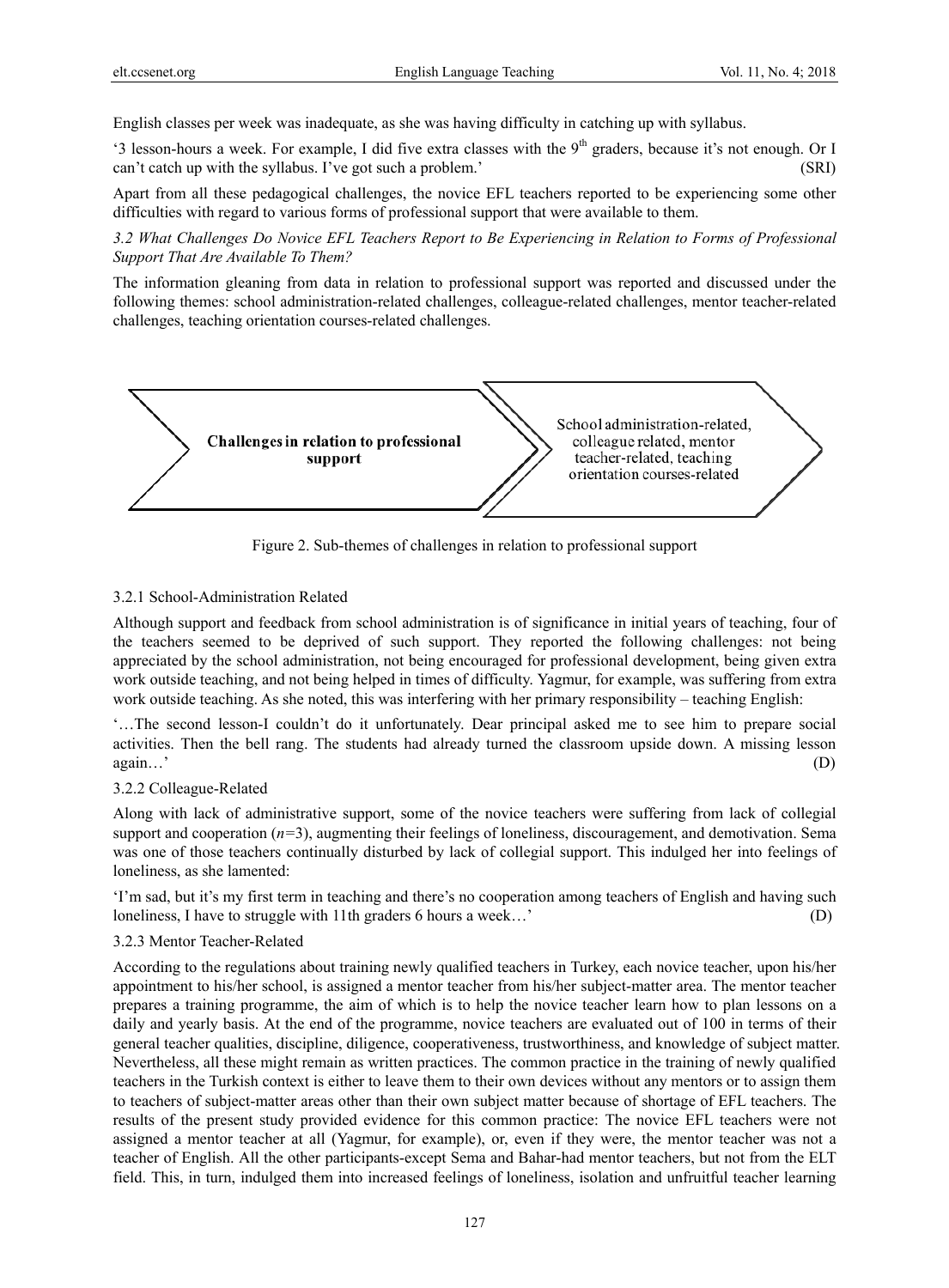experiences. Sema had a mentor teacher who was an EFL teacher, but she was worried that she could not see her mentor often<sup>-</sup>

'I called my mentor teacher. I was crying...She told me to calm down…She is the only teacher who understands me in the English department. But unfortunately, I can't see her, so I feel lonelier.' (D)

## 3.2.1.4 Teaching Orientation Courses-Related

In the context of the present study, novice teachers, all throughout a school year, attend teaching orientation programmes consisting of three successive components: the basic education, preparatory education, and practical education. The basic education (approximately 60 lesson hours) offers courses on the rules and regulations of civil services such as Atatürk's Principles, History, Turkish Law, Governmental Structure, Procedures in Formal Correspondences and Filing, Protection of the Governmental Goods and Economic Measures, Public Relations, Communication, Turkish Grammar. The basic education is immediately followed by the preparatory education in which novice teachers take courses on the organisation of the Ministry of Education, school organisation, school rules, and regulations, and responsibilities of a teacher. The preparatory education lasts approximately 120 lesson hours. In the newer version of the orientation programme, this training framework has remained the same. All the novice EFL teachers (*n=*7) raised criticisms against the content of those courses, reporting that they did not much benefit from these courses, because those courses did not address their immediate needs and interests. Elif expressed her discontention:

'In those courses…there's nothing about English teaching…there's no such things as 'What would you do in that situation or which method would you use?' I forgot all that stuff.' (I)

## **4. Discussion and Conclusion**

The present study focused on novice EFL teachers' perceived challenges and employed a qualitative research methodology. Data obtained through different sources enriched the findings, however, the present study centred attention on a relatively small sample of novice EFL teachers. Therefore, it might be argued that differing insights could have been obtained with a larger group of participants. No claims could also be made as to the generalizability of the results due to the small number of participants and to the idiosyncratic nature of first year teaching experiences.

The results of the present study seem to suggest that the novice EFL teachers started out their pedagogical journey in the midst of challenges. On the one hand, they had to deal with an array of difficulties in relation to foreign language pedagogy. Low learner proficiency, inadequacy of language teaching course books and school materials, providing and maintaining classroom discipline appeared to be incessant problems of the novice EFL teachers. These results seem to corroborate those of the previous research about novice EFL teachers' experiences in their initial years of teaching (Farrell, 2003; Korukçu, 1996; Richards & Pennington, 1998). At this point, one might well argue that the challenges reported in this paper would be part of the work and lives of experienced teachers. Nevertheless, how novice teachers and experienced teachers construe these challenges and how they cope with them might significantly differ from each other.

The novice EFL teachers were also deprived from professional support and guidance. Quite a few of them were suffering from the inadequacy of professional development opportunities, lack of support from the school administration and from their mentors (or even lack of a formally assigned mentor), lack of collaboration with their colleagues, and the inadequacy of teaching orientation programmes. These results seem to be in line with those found in previous research on novice EFL teachers' induction experiences in their initial years of teaching (Farrell, 2003, 2006, 2016; Numrich, 1996; Richards & Pennington, 1998).

As it also seemed, the novice EFL teachers had to deal with a web of interacting and competing difficulties triggering each other and resulting in a chain reaction. For instance, some of the teachers who were faced with challenges in instructional planning experienced difficulties in managing class time, catching up with the syllabus, or in addressing learner interests and needs. Similarly, the difficulties in relation to providing and maintaining classroom discipline or learners' low English proficiency appeared to provoke some other ones such as not using learner-centred and communicative classroom activities.

The present study yielded information as to the novice teachers' stances towards the challenges. There were some instances in data which revealed that the teachers tended to accommodate to the difficulties and preferred to give up doing what they would like to do or what they considered appropriate. Thus, most of the novice teachers reported to be quitting many of the principles that were crucial to successful language learning and teaching experiences such as communicative methodologies and learner-centred approaches. Such tendencies of the novice teachers might be explained on the basis of 'internalised adjustment', which is one of the social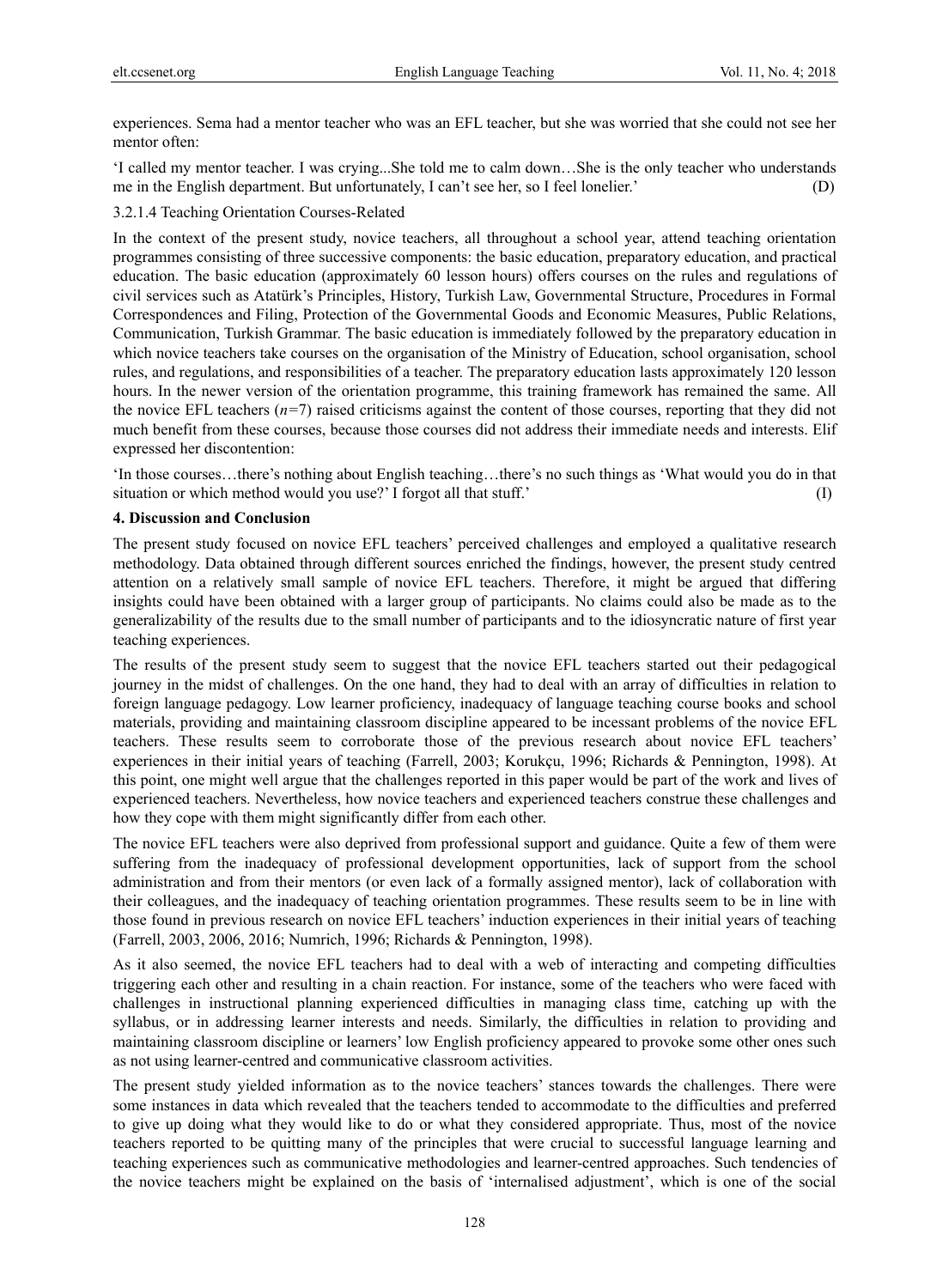strategies developed by Lacey (1977) to explain conformity to institutional norms. The novice teachers seemed to use this strategy for the sake of creating safe pedagogical spaces for themselves.

All these results can be a point of departure for reflecting on pre-service language teacher education practices in Turkey. There seems to be a need to raise pre-service EFL teachers' awareness on the possibility that their journey of becoming language teachers might be troublesome and challenging. This could be achieved by means of problem-based learning in which pre-service EFL teachers will be provided with real classroom problems rather than inauthentic classroom situations prevalent in teacher education textbooks (Le Maistre & Paré, 2010). Within the framework of problem-based learning, pre-service EFL teachers might be involved in analyses of real case studies of novice and experienced teachers and might be asked to analyse problematic classroom situations embedded in those cases as well as what they would be doing if they were the teachers in the problematic situations. Such a case methodology might increase the novice EFL teachers' repertoire of educational strategies by providing them with models of how to think professionally about problems and by showing them how expert teachers approach to problems (Kleinfeld, 1990). Varying student teachers' field teaching experiences might be another way to sensitize them to possible problems in classroom teaching. Generally, for their teaching practice experiences, pre-service teachers in Turkey are sent to relatively easy to teach schools, not difficult to teach schools where they are usually assigned to when they become full teachers. We might then design student teachers' practicum experiences in such a way that would involve them in a variety of teaching contexts (i.e. contexts with good and poor conditions) and might encourage them to reflect on the realities of these contexts. This would in turn contribute to the novice EFL teachers' knowledge of those teaching contexts.

The findings of the present study have also implications for school administrators and policy makers, pointing to a need for creating fruitful, systematic and structured induction experiences for novice teachers. As mentioned earlier, the induction programme in the context of the present study has undergone a revision recently. The possible consequences of this revision should, however, be watched out carefully, and there always seems to be a paramount need to consider and reconsider professional support structures for the betterment of novice teachers. Similarly, the content and the practices of the teaching orientation programmes require careful reflection and consideration so that they do not fall behind addressing novice teachers' needs and interests. As with the pre-service teacher education, in these programmes, novice teachers can be engaged in analyses of problematic classroom situations. Besides, as an alternative to these programmes, school-based teacher development schemes could be designed in which the school administrators, colleagues and mentor teachers work collaboratively to help novice teachers survive through their complexities and tensions. These schemes can be supported by online discussion boards (Akcan, 2016), blogs, and platforms of social media. This would likely increase novice teachers' opportunities for 'communities of practice', which flourish when people sharing common interests in some subjects or problems collaborate over a period of time to share ideas, find solutions, and build innovations (Lave & Wenger, 1991). In addition, as unfolded in the present study, the novice teachers are vulnerable and naïve not only pedagogically but also emotionally. Therefore, along with pedagogical scaffolding, novice teachers might be provided with affective scaffolding that would likely aid in the development of their self-efficacy, motivation and professional identity. This scaffolding could be in the form of systematic confirmation and constructive feedback. An alternative type of scaffolding might be not assigning novice teachers to schools with poor and difficult conditions (Kumazawa, 2013). Again, school administrators, colleagues, and mentor teachers appear to be key agents in this task, as the providers of such affective scaffolding (Farrell, 2003; Farrell, 2006).

#### **5. Suggestions for Further Research**

The present study aimed to identify the challenges of novice EFL teachers teaching at public primary and secondary schools. Nevertheless, it did not focus on the relationship between those difficulties and the teachers' previous language learning experiences, types of the schools where they were teaching, amount of teaching experience, teacher education programmes that they graduated from, and teacher characteristics. Further studies might thus be conducted on these aspects. Moreover, some other studies might compare novice and experienced EFL teachers' experiences to better understand the challenges that novice teachers are faced with and to see how novice and experienced teachers deal with different challenges of classroom practice.

#### **Acknowledgements**

I would like to thank the anonymous reviewers, the editors for their valuable feedback, and the participants of the study for their collaboration.

#### **References**

Akcan, S. (2016). Novice non-native English teachers' reflections on their teacher education programmes and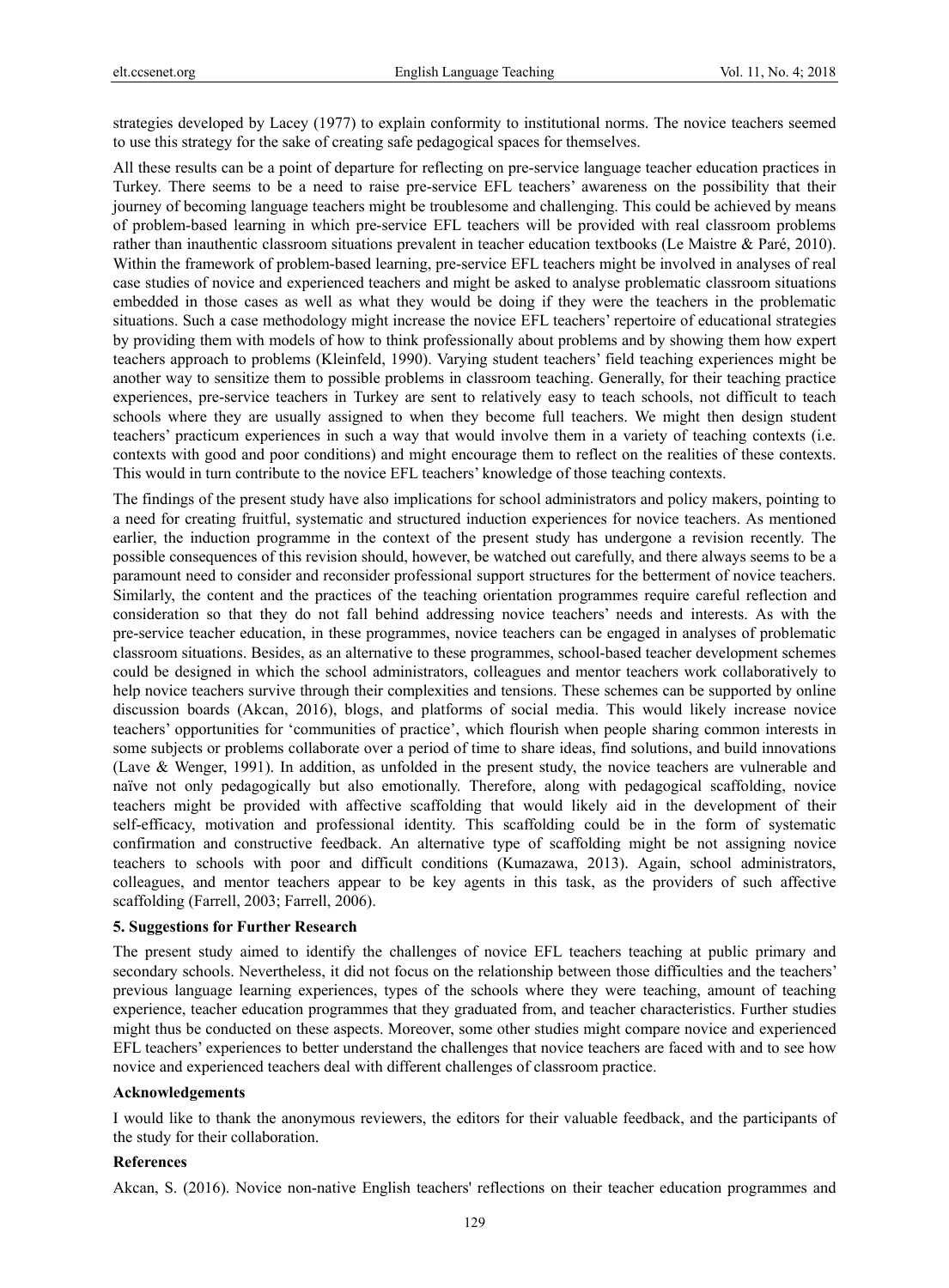their first years of teaching. *Profile Issues in Teachers' Professional Development, 18*(1), 55-70. https://doi.org/10.15446/profile.v18n1.48608

Bogdan, R. C., & Biklen, S. K. (1998). *Qualitative research in education: An introduction to theory and methods*. United States of America: Allyn and Bacon.

Bullough Jr, R. V., Knowles, J. G., & Crow, N. A. (1992). *Emerging as a teacher*. Great Britain: Routledge.

- Calderhead, J., & Shorrock, S. B. (1997). *Understanding teacher education: Case studies in the professional development of beginning teachers*. London: Falmer Press.
- Cohen, L., & Manion, L. (1998). *Research methods in education*. Great Britain: Routledge.
- Creswell, J. H. (2005). *Educational research*. New Jersey: Pearson/Merrill/Prentice Hall.
- Fantilli, R. D., & McDougall, D. E. (2009). A study of novice teachers: Challenges and supports in the first years. *Teaching and Teacher Education, 25*, 814-825. https://doi.org/10.1016/j.tate.2009.02.021
- Farrell, T. S. C. (2003). Learning to teach English language during the first year: Personal influences and challenges. *Teaching and Teacher Education, 19*, 95-111. https://doi.org/10.1016/S0742-051X(02)00088-4
- Farrell, T. S. C. (2006). Learning to teach English language: Imposing order. *System, 34*(2), 211-221. https://doi.org/10.1016/j.system.2005.12.001
- Farrell, T. S. C. (ed.) (2009). *Novice language teachers: Insights and perspectives for the first year.* London: Equinox Publishing.
- Farrell, T. S. (2016). Surviving the transition shock in the first year of teaching through reflective practice. *System, 61*, 12-19. https://doi.org/10.1016/j.system.2016.07.005
- Ferguson, G., & Donno, S. (2003). One-month teacher training courses: Time for a change? *ELT Journal, 57*(1), 26-33. https://doi.org/10.1093/elt/57.1.26
- Freeman, D. (1996). The unstudied problem: Research on learning to teach second languages. In D. Freeman, & J. Richards (Eds.), *Teacher learning in language teaching* (pp. 351-378). New York: Cambridge University Press.
- Freeman, D., & Richards, J. C. (Eds.). *Teacher learning in language teaching*. New York: Cambridge University Press.
- Gavish, B., & Friedman, I. A. (2010). Novice teachers' experience of teaching: A dynamic aspect of burnout. *Social Psychology of Education*, *13*, 141-167. https://doi.org/10.1007/s11218-009-9108-0
- Glaser, B. G., & Strauss, A. L. (1967). *The discovery of grounded theory: strategies for qualitative research*. Chicago: Aldine Publishing Company.
- Goddard, J. T., & Foster, R. Y. (2001). The experiences of neophyte teachers: A critical constructivist assessment. *Teaching and Teacher Education, 17*, 349-365. https://doi.org/10.1016/S0742-051X(00)00062-7
- Hitchcock, G. & Hughes, D. (1995). *Research and the teacher: A qualitative introduction to school-based research.* London: Routledge.
- Kleinfeld, J. (1990). The case method in teacher education: Alaskan models. ERIC Digest. Retrieved from http://ericae.net/db/digs/ed321965.htm
- Korukcu, S. (1996). An analysis of the problems of beginning teachers to develop an induction program for the basic English departments of Turkish universities. Unpublished M.A. Thesis, Bilkent University, Ankara, Turkey.
- Kumazawa, M. (2013). Gaps too large: Four novice EFL teachers' self-concept and motivation. *Teaching and Teacher Education*, *33*, 45-55. https://doi.org/10.1016/j.tate.2013.02.005
- Lave, J., & Wenger, E. (1991). *Situated learning: Legitimate peripheral participation*. Cambridge: Cambridge University Press. https://doi.org/10.1017/CBO9780511815355
- LeCompte, M. D., & Preissle, J. (1993). *Ethnography and qualitative design in educational research.* United States of America: Academic Press.
- Le Maistre, C., & Paré, A. (2010). Whatever it takes: How beginning teachers learn to survive? *Teaching and Teacher Education, 26*, 559-664. https://doi.org/10.1016/j.tate.2009.06.016
- Loughran, J., Brown, J., & Doecke, B. (2001). Continuities and discontinuities: The transition from pre-service